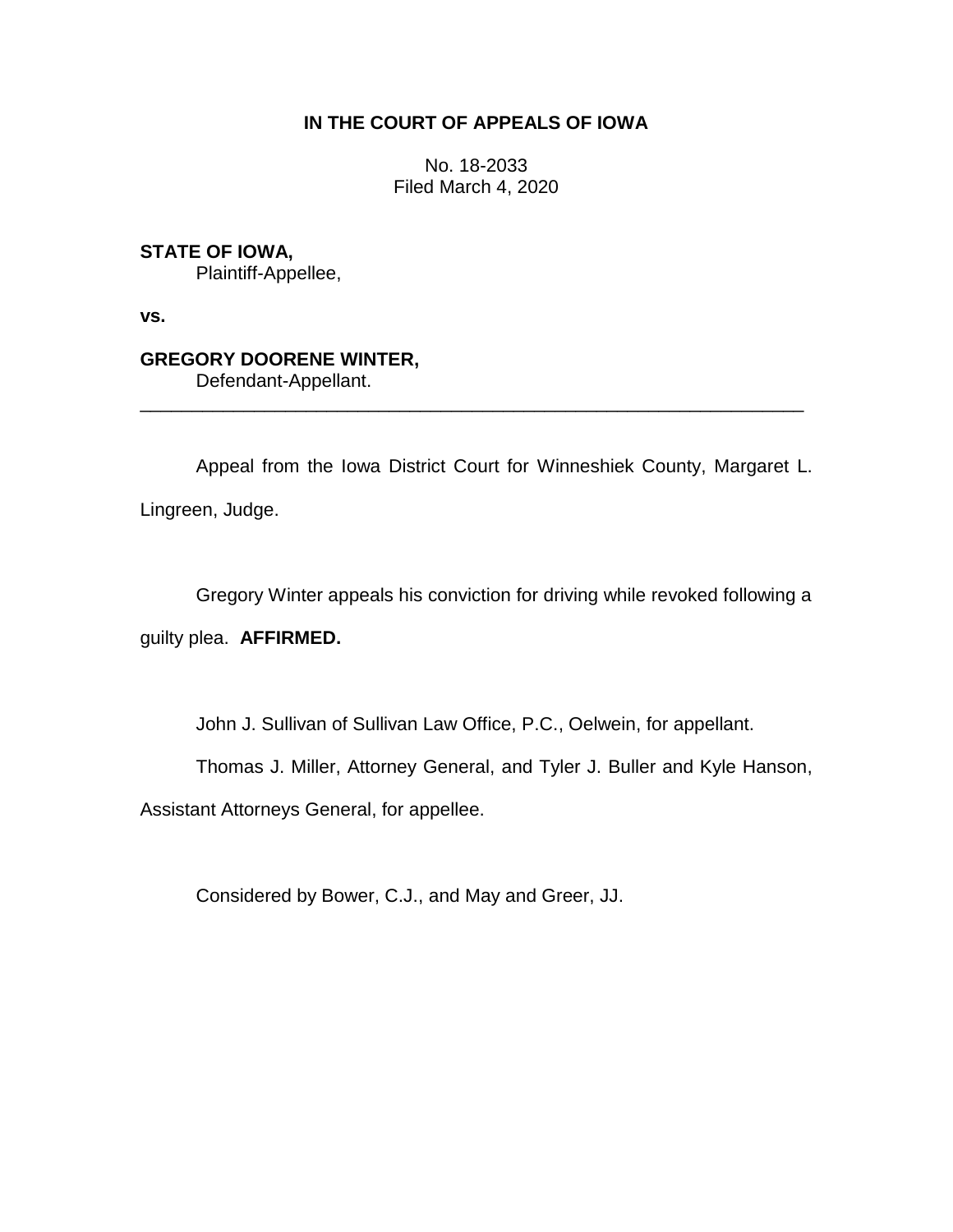#### **MAY, Judge.**

 $\overline{a}$ 

Gregory Winter appeals from his conviction for driving while revoked. He alleges his counsel was ineffective in two respects, both connected with his guilty plea. 1 We affirm.

Ineffective claims are reviewed de novo. *State v. Haas*, 930 N.W.2d 699, 703 (Iowa 2019). To succeed, Winter must demonstrate counsel failed to perform an essential duty and constitutional prejudice resulted. *State v. Walker*, 935 N.W.2d 874, 881 (Iowa 2019). "Because the test for ineffective assistance of counsel is a two-pronged test, [Winter] must show both prongs have been met." *Nguyen v. State*, 878 N.W.2d 744, 754 (Iowa 2016). If a defendant cannot prove either prong, we need not address the other. *Id.* Generally, ineffective-assistance claims are preserved for postconviction relief so the record can be fully developed. *Haas*, 930 N.W.2d at 703.

First, Winter argues counsel was ineffective in permitting Winter to plead guilty without a factual basis to support the charge. When counsel permits a defendant to plead guilty to a charge for which no factual basis exists, counsel fails to perform an essential duty. *See State v. Brooks*, 555 N.W.2d 446, 448 (Iowa 1996). And prejudice is inherent. *See id.*

<sup>&</sup>lt;sup>1</sup> We recognize Iowa Code section 814.7 was recently amended to provide in pertinent part: "An ineffective assistance of counsel claim in a criminal case shall be determined by filing an application for postconviction relief" and "shall not be decided on direct appeal from the criminal proceedings." *See* 2019 Iowa Acts ch. 140, § 31. In *State v. Macke*, however, our supreme court held the amendment "appl[ies] only prospectively and do[es] not apply to cases pending on July 1, 2019." 933 N.W.2d 226, 235 (Iowa 2019). We are bound by our supreme court's holding. We conclude, therefore, the amendment "do[es] not apply" to this case, which was pending on July 1, 2019. *Id.*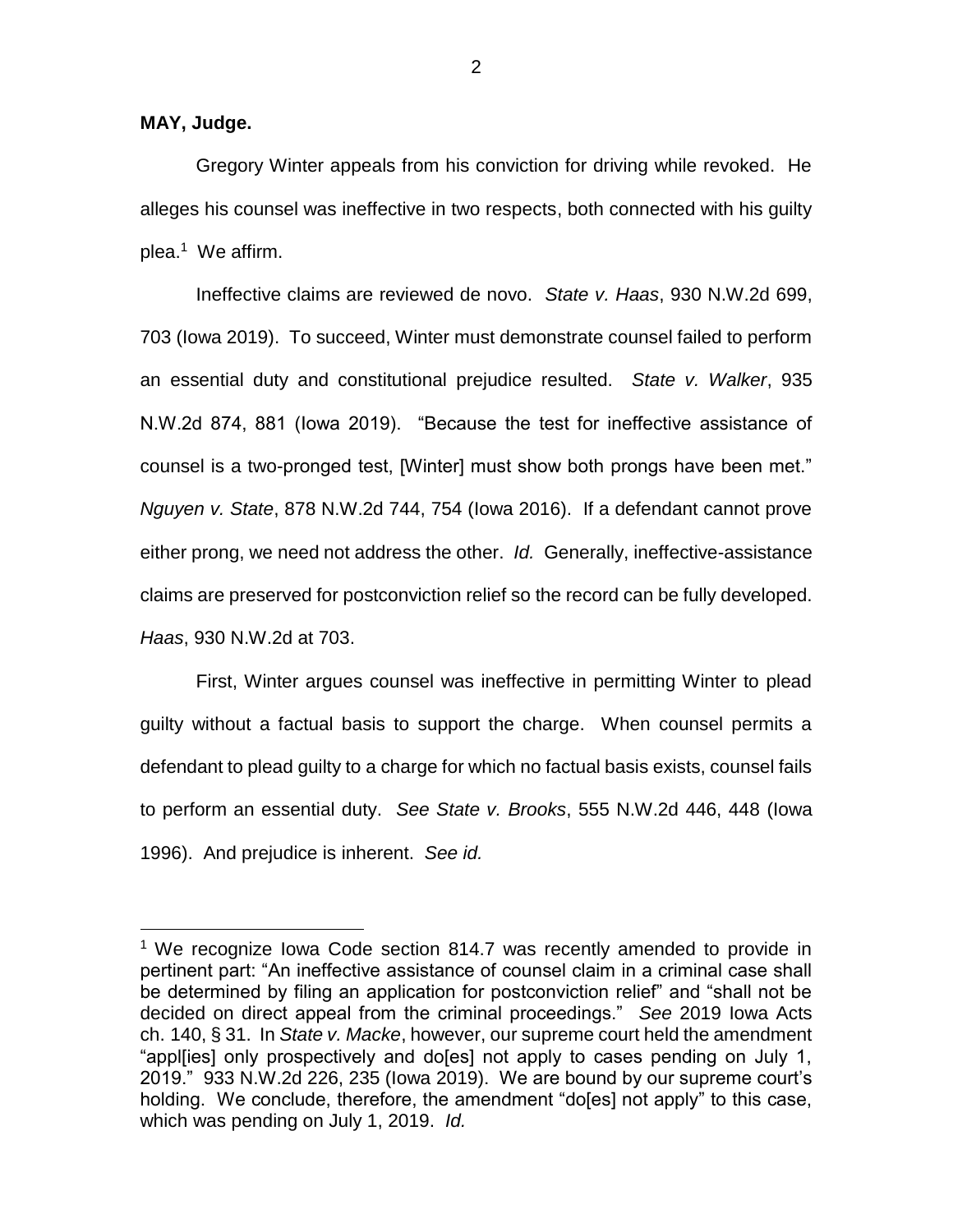We conclude the record is sufficient to resolve this claim on direct appeal. Winter argues because "[t]he State did not provide or file a certified copy of [his] driving record . . . , counsel did not verify that [he] was the person to have alleged to be driving while . . . revoked." And he claims the following alteration to the written guilty plea supports his contention that there is no factual basis:

By pleading guilty, badnfft that there is a factual basis for the charge.  $(Mn)$ 5. Specifically, I admit that I did the following at the time and place alleged in the Trial Information:

We disagree. We recognize the factual basis for a plea "must be disclosed by the record." *State v. Keene*, 630 N.W.2d 579, 581 (Iowa 2001). But when we review the record to determine if a factual basis exists, we may consider the minutes of testimony as part of the record. *See id.*

The minutes of testimony establish Winter was driving a blue van on March 10, 2018. They also establish Winter's driving privileges were revoked on March 29, 2017, and remained revoked on March 10, 2018. Thus, the minutes provide an adequate factual basis that Winter (1) operated a motor vehicle (2) with a revoked license, the elements of a violation of Iowa Code section 321J.21 (2018). So, as to this issue, Winter cannot show counsel was ineffective in allowing Winter to plead guilty. *See State v. Halverson*, 857 N.W.2d 632, 635 (Iowa 2015) ("Counsel, of course, does not provide ineffective assistance if the underlying claim is meritless.").

Second, Winter claims counsel was ineffective for allowing Winter to enter a guilty plea that was not knowing, intelligent, and voluntary. As support for this claim, Winter points to two hand-written alterations to the plea form. They are reproduced below: